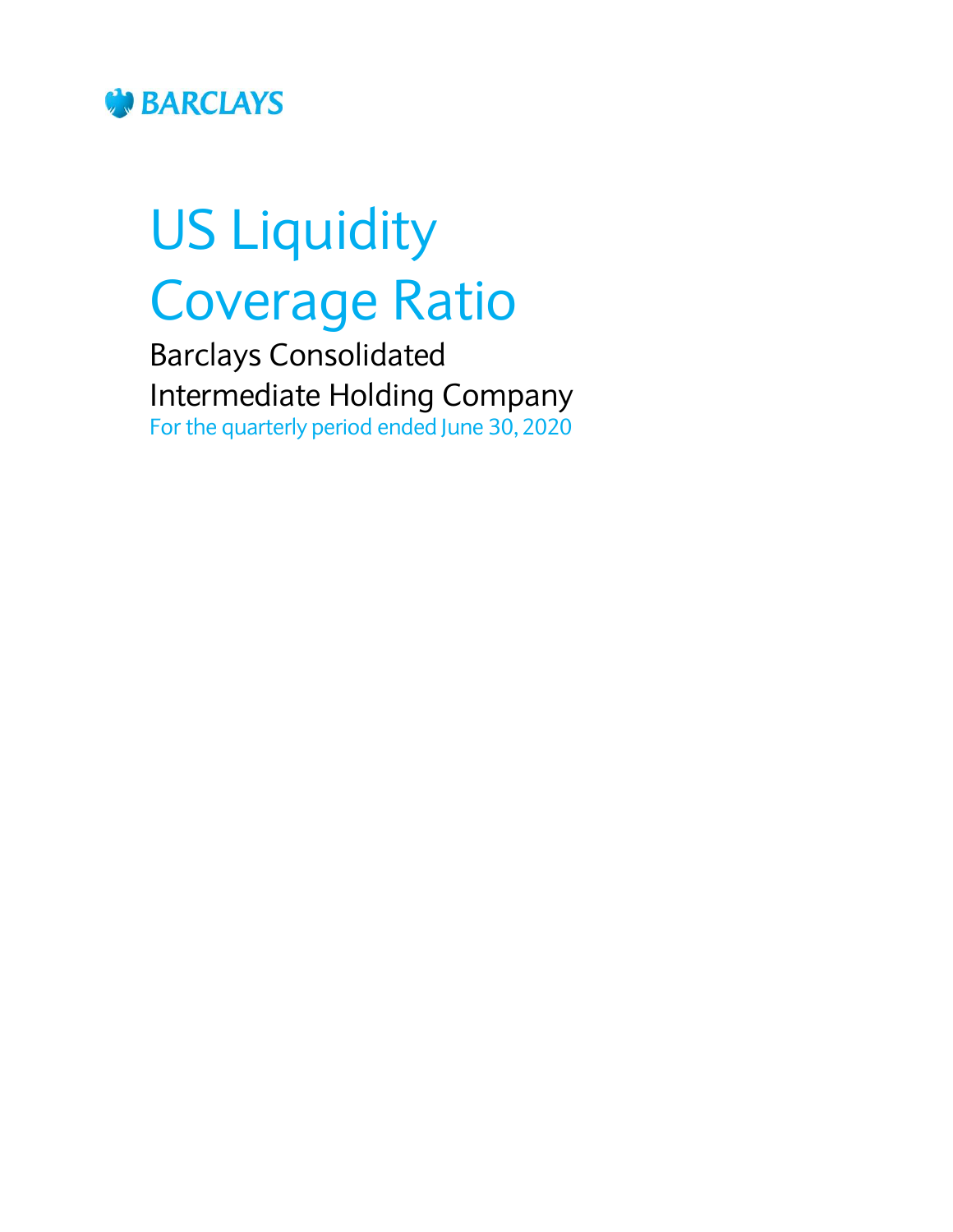#### **Contents**

| Overview                            |    |
|-------------------------------------|----|
| US Liquidity Coverage Ratio         | 4  |
| <b>High Quality Liquid Assets</b>   |    |
| <b>Funding Sources</b>              | 8  |
| Currency and Derivative Exposure    | 9  |
| <b>Liquidity Management</b>         | 9  |
| Note on forward-looking statements: | 10 |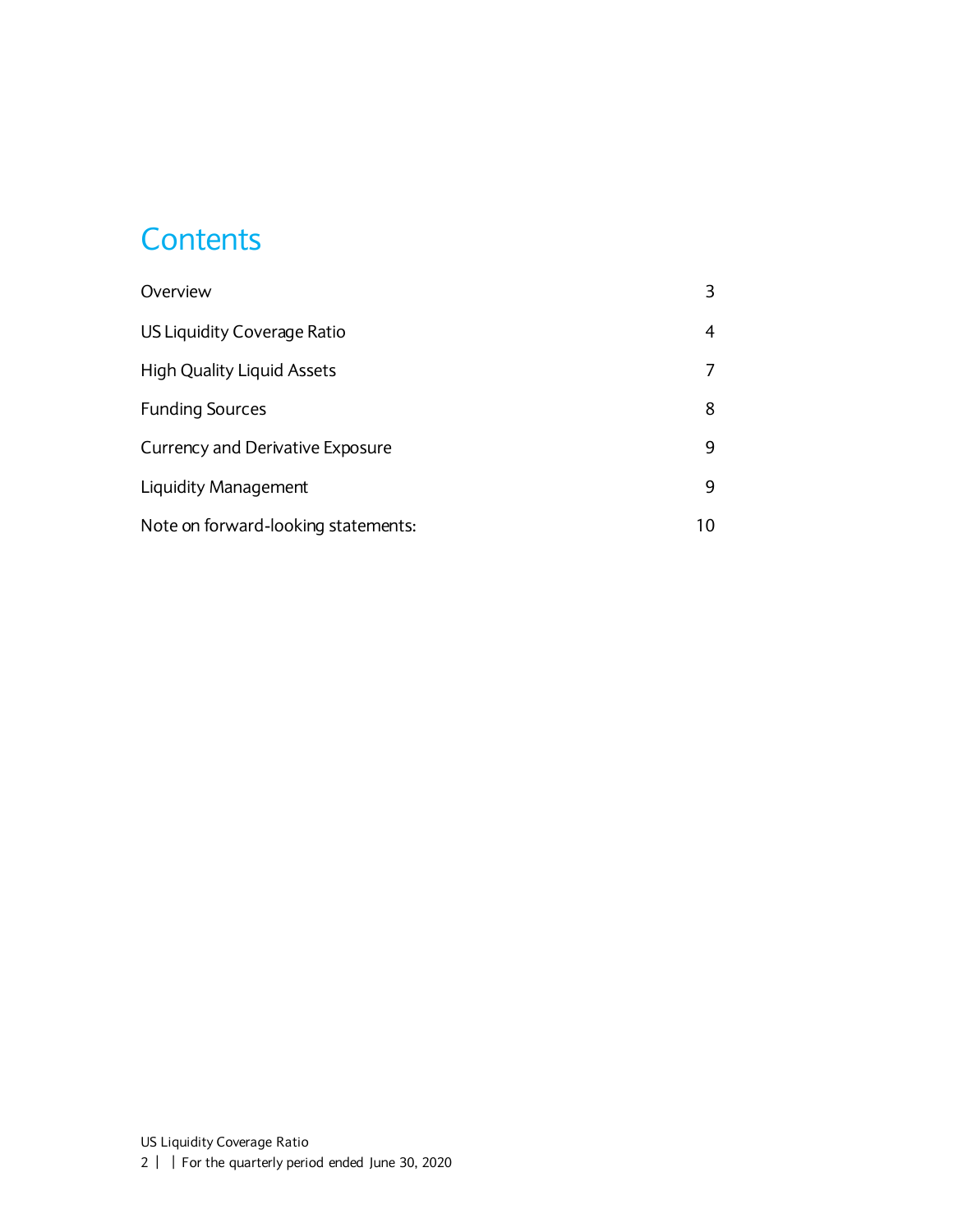#### <span id="page-2-0"></span>Overview

Barclays is a transatlantic consumer and wholesale bank, offering an integrated set of products and services across retail banking, wealth management, corporate banking and investment banking. We serve individuals, small and large businesses, corporations, institutions and governments. Barclays operates through two principal business divisions: Barclays UK and Barclays International. Our dual home markets in the UK and US anchor our business in the two most important global financial centers and two of the most resilient western economies.

Barclays' US subsidiaries and non-branch businesses are organized under an Intermediate Holding Company (IHC), Barclays US LLC (BUSLLC), in order to meet the legal requirements established by Regulation YY of the Board of Governors of the Federal Reserve System (the Board). The IHC became operational on July 1, 2016 and its key operating subsidiaries include Barclays Capital Inc. (BCI) and Barclays Bank Delaware (BBDE). Barclays Group US Inc. (BGUS) is a bank holding company that holds all of the IHC's subsidiaries. BCI is our Securities and Exchange Commission (SEC) registered securities broker-dealer and Commodity Futures Trading Commission (CFTC) registered Futures Commission Merchant (FCM), and operates key investment banking and capital markets businesses within Barclays' Corporate and Investment Bank Business Offering. BBDE is our US Insured Depository Institution (IDI) regulated by the FDIC, and operates our US Consumer Bank business within Barclays' Cards and Payments business offering.

The IHC has been subject to the US Liquidity Coverage Ratio (LCR) minimum requirement of 100% as of April 1, 2017.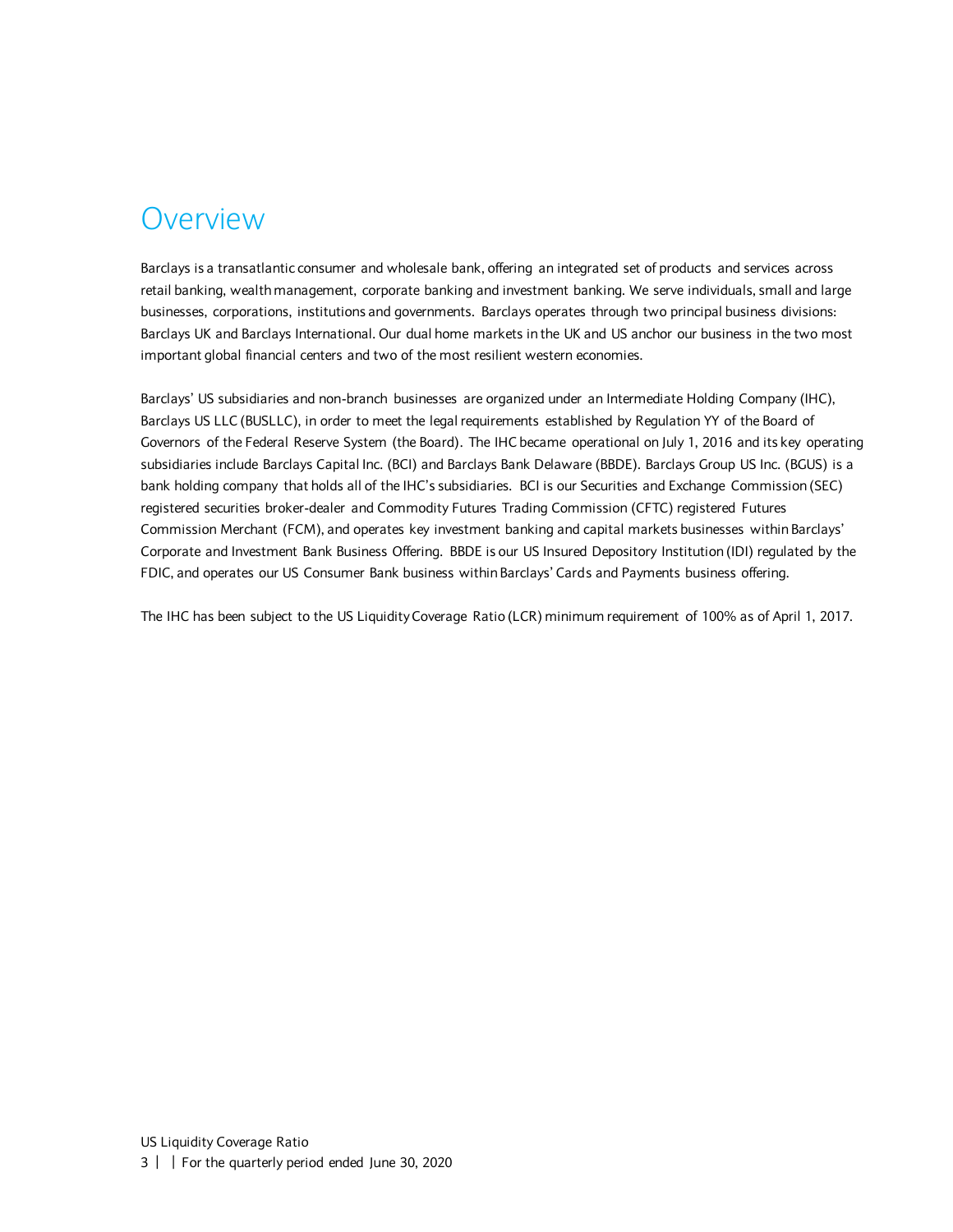# <span id="page-3-0"></span>US Liquidity Coverage Ratio

The LCR is a quantitative liquidity requirement implemented by the Board, the Office of the Comptroller of the Currency (OCC), and the Federal Deposit Insurance Corporation (FDIC) (collectively, the US Bank Regulators). It requires each subject company to maintain high-quality liquid assets (HQLA) sufficient to meet its projected total net cash outflows over a 30 calendar-day period of significant stress. The calculation of projected total net cash outflows for the LCR is also required to incorporate the difference between the peak day and 30-day cumulative net cash outflow, or a maturity mismatch add-on. The LCR is calculated by dividing HQLA by the total net cash outflows, with a regulatory minimum requirement of 100%.

The HQLA is comprised of Level 1, 2A, and 2B Assets with associated haircuts that are prescribed by the US Bank Regulators. Level 1 Assets include Central Bank reserves, US Treasuries, Agencies, and some Sovereigns and are not subject to a haircut. Level 2A Assets include debt guaranteed by a U.S. government sponsored entity, as well as other Sovereigns, and have a 15% haircut. Level 2B Assets receive a 50% haircut and encompass investment grade debt and Russell 1000 equities. Level 2A and 2B Assets may not comprise more than 40% of the entire buffer, and Level 2B Assets may not comprise more than 15% of the entire buffer. The assets in the buffer must be unencumbered and under Barclays Treasury control. Furthermore, under the LCR rule, the excess amount of HQLA held by BBDE as an IDI subsidiary subject to a minimum LCR requirement is not transferrable to non-bank affiliates and must be excluded from the consolidated IHC's HQLA.

| <b>IHC LCR (\$millions)</b> |                          |
|-----------------------------|--------------------------|
|                             | <b>Quarterly Average</b> |
|                             | Weighted Amount          |
|                             | as of June 30, 2020      |
| HQLA                        | 17,275                   |
| Net Outflows                | 9,673                    |
| I CR                        | 181% <sup>1</sup>        |

<sup>1</sup>The average of the liquidity coverage ratios as calculated under § 249.10(b) for the quarterly period as of June 30, 2020.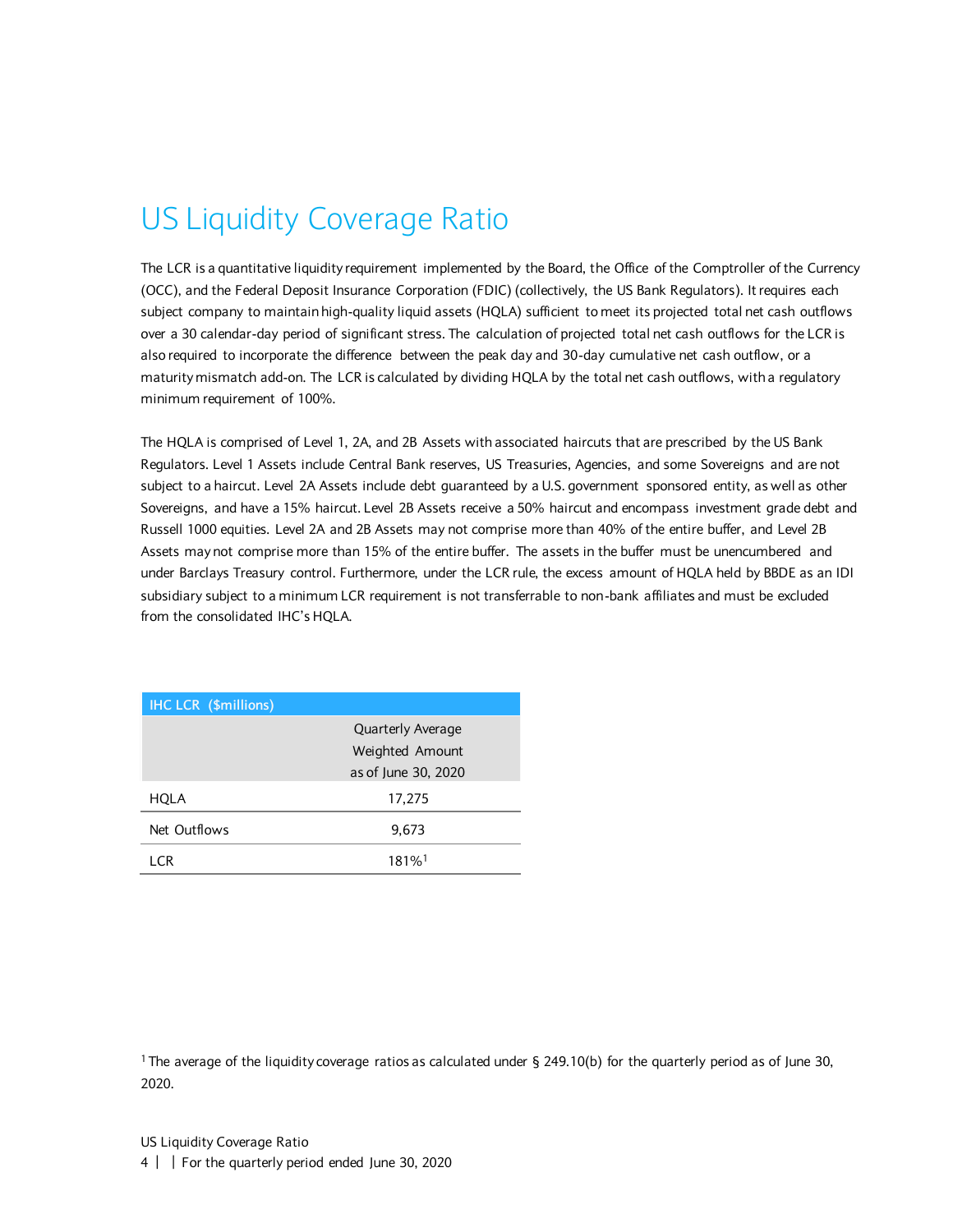The table below summarizes the primary categories of net cash outflows in the LCR calculation. Inflow and outflow products are prescribed per the LCR mapping, and are attributed with explicit weightings largely based on underlying asset quality and counterparty information. Inflows are capped at 75% of total outflows. Additionally, secured lending transactions where the asset has been rehypothecated for greater than 30 days receive a 0% inflow weighting in the calculation.

| <b>LCR Weighting</b> |         |       |                                                         |
|----------------------|---------|-------|---------------------------------------------------------|
| Deposit Funding      | Minimum | 3%    | Stable deposits, fully insured by the FDIC              |
|                      | Maximum | 40%   | Partially insured, non-retail deposit, non-<br>brokered |
| Unsecured wholesale  | Minimum | 5%    | Operational deposits, fully insured by the FDIC         |
| funding              |         |       |                                                         |
|                      | Maximum | 100%  | Financial, non-operational                              |
|                      |         |       |                                                         |
| Secured wholesale    | Minimum | $0\%$ | Secured by Level 1 liquid assets, including US          |
| funding/lending      |         |       | Treasuries, Agencies, and Sovereigns.                   |
|                      | Maximum | 100%  | Secured by Non-HQLA assets                              |

The Board has implemented public disclosure requirements for the LCR to promote market discipline by providing the public with comparable liquidity information about covered companies. The requirement to disclose applies to all depository institution holding companies and covered nonbank financial companies that are subject to the LCR. The disclosure requires a quantitative and qualitative summary on a quarterly basis.

The following table details the Consolidated Barclays IHC LCR for the quarterly period ended June 30, 2020.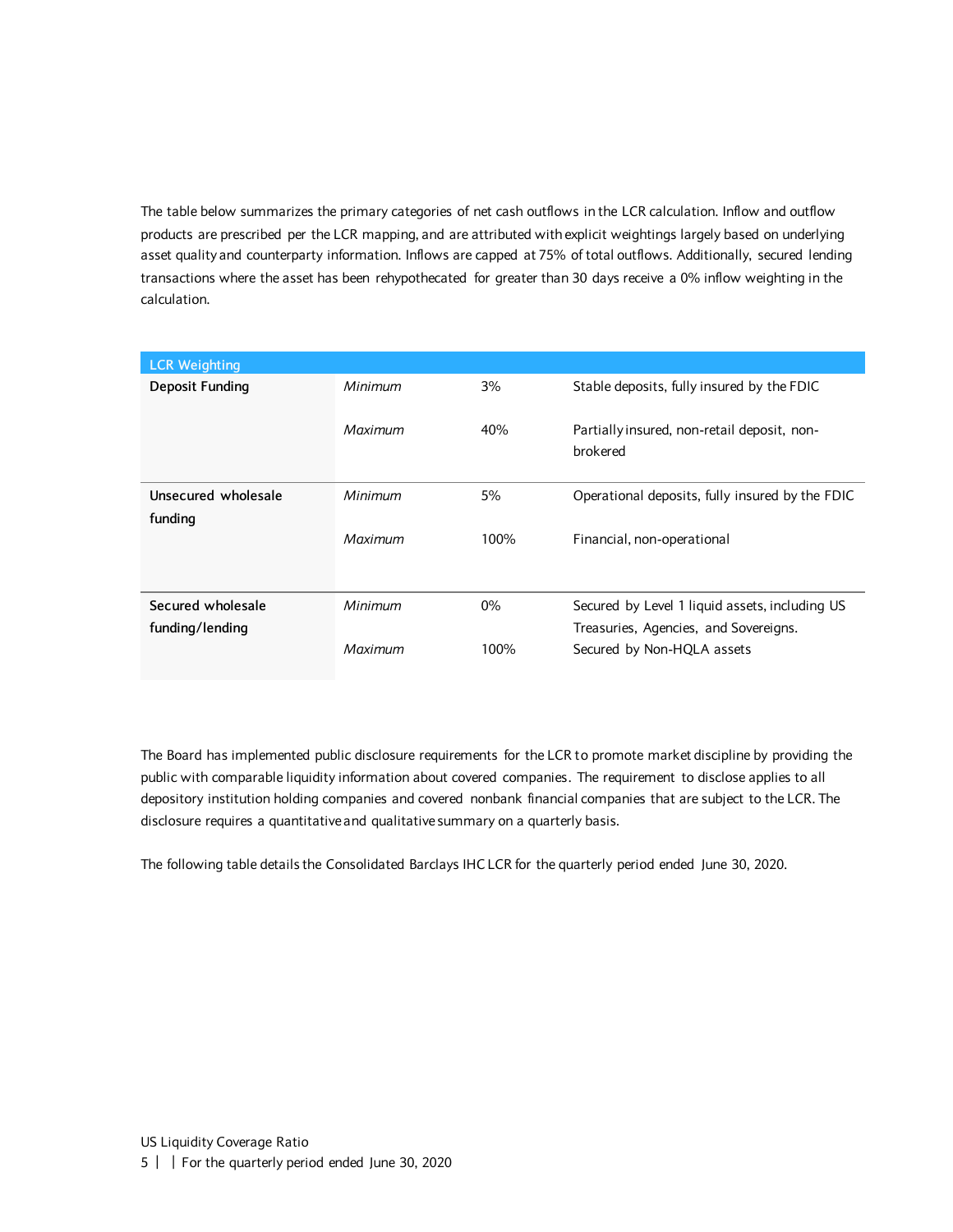|                 | 2Q20 Liquidity Coverage Ratio Disclosure                                    |                                 |                               |
|-----------------|-----------------------------------------------------------------------------|---------------------------------|-------------------------------|
|                 | 03/31/2020 to 6/30/2020<br>In Millions of U.S Dollars                       | Average<br>Unweighted<br>Amount | Average<br>Weighted<br>Amount |
|                 | HIGH-QUALITY LIQUID ASSETS                                                  |                                 |                               |
| 1               | Total eligible high-quality liquid assets (HQLA), of which:                 | 17,278                          | 17,275                        |
| 2               | Eligible Level 1 liquid assets                                              | 17,256                          | 17,256                        |
| 3               | Eligible level 2A liquid assets                                             | 23                              | 19                            |
| 4               | Eligible level 2B liquid assets                                             | $\mathbf{0}$                    | $\mathbf{0}$                  |
|                 | <b>CASH OUTFLOW AMOUNTS</b>                                                 |                                 |                               |
| 5               | Deposit outflow from retail customers and counterparties, of which:         | 24,469                          | 3,154                         |
| 6               | Stable retail deposit outflow                                               | $\mathbf{0}$                    | $\Omega$                      |
| 7               | Other retail funding                                                        | 16,796                          | 1,680                         |
| 8               | Brokered deposit outflow                                                    | 7,673                           | 1,474                         |
| 9               | Unsecured wholesale funding outflow, of which:                              | 2,763                           | 2,756                         |
| 10              | Operational deposit outflow                                                 | 0                               | $\Omega$                      |
| 11              | Non-operational funding outflow (incl Wholesale free credits)               | 2,763                           | 2,756                         |
| 12              | Unsecured debt outflow                                                      | 0                               | $\mathbf{0}$                  |
| 13              | Secured wholesale funding and asset exchange outflow, of which:             | 138,219                         | 24,969                        |
| 14              | Additional outflow requirements, of which:                                  | 2,411                           | 1,353                         |
| 15              | Outflow related to derivative exposures and other collateral requirements   | 2,149                           | 1,092                         |
| 16              | Outflow related to credit and liquidity facilities including unconsolidated |                                 |                               |
|                 | structured transactions and mortgage commitments                            | 261                             | 261                           |
| 17              | Other contractual funding obligation outflow                                | 4,003                           | 100                           |
| 18              | Other contingent funding obligations outflow                                | 0                               | $\mathbf{0}$                  |
| 19              | TOTAL CASH OUTFLOW                                                          | 171,863                         | 32,312                        |
|                 | <b>CASH INFLOW AMOUNTS</b>                                                  |                                 |                               |
| 20              | Secured lending and asset exchange cash inflow                              | 140,980                         | 18,076                        |
| 21              | Retail cash inflow                                                          | 224                             | 114                           |
| 22              | Unsecured wholesale cash inflow                                             | 2,229                           | 2,267                         |
| 23              | Other cash inflows, of which:                                               | 3,015                           | 3,044                         |
| 24              | Net derivative cash inflow                                                  | 673                             | 673                           |
| 25              | Securities cash inflow                                                      | $\mathbf{0}$                    | $\mathbf{0}$                  |
| 26              | Broker-dealer segregated account inflow                                     | 2,342                           | 2.342                         |
| 27              | Other cash inflow                                                           | $\mathbf{0}$                    | $\mathbf{0}$                  |
| 28              | <b>TOTAL CASH INFLOW</b>                                                    | 146,448                         | 23,489                        |
|                 |                                                                             |                                 | Average                       |
|                 |                                                                             |                                 | Amount <sup>1</sup>           |
| 29              | <b>HQLA AMOUNT</b>                                                          |                                 | 17,275                        |
| 30              | TOTAL NET CASH OUTFLOW AMOUNT EXCLUDING THE MATURITY MISMATCH ADD-ON        |                                 | 9,420                         |
| 31              | <b>MATURITY MISMATCH ADD-ON</b>                                             |                                 | 253                           |
| 32              | TOTAL NET CASH OUTFLOW AMOUNT                                               |                                 | 9,673                         |
| 32 <sup>2</sup> | LIQUIDITY COVERAGE RATIO (%)                                                |                                 | 181%                          |

 The amounts reported in this column may not equal the calculation of those amounts using component amounts reported in rows 1-28 due to technical factors such as the application of the level 2 liquid asset caps, the total inflow cap, and for depositor y institution holding companies subject to subpart G, the application of the modification to total net cash outflows.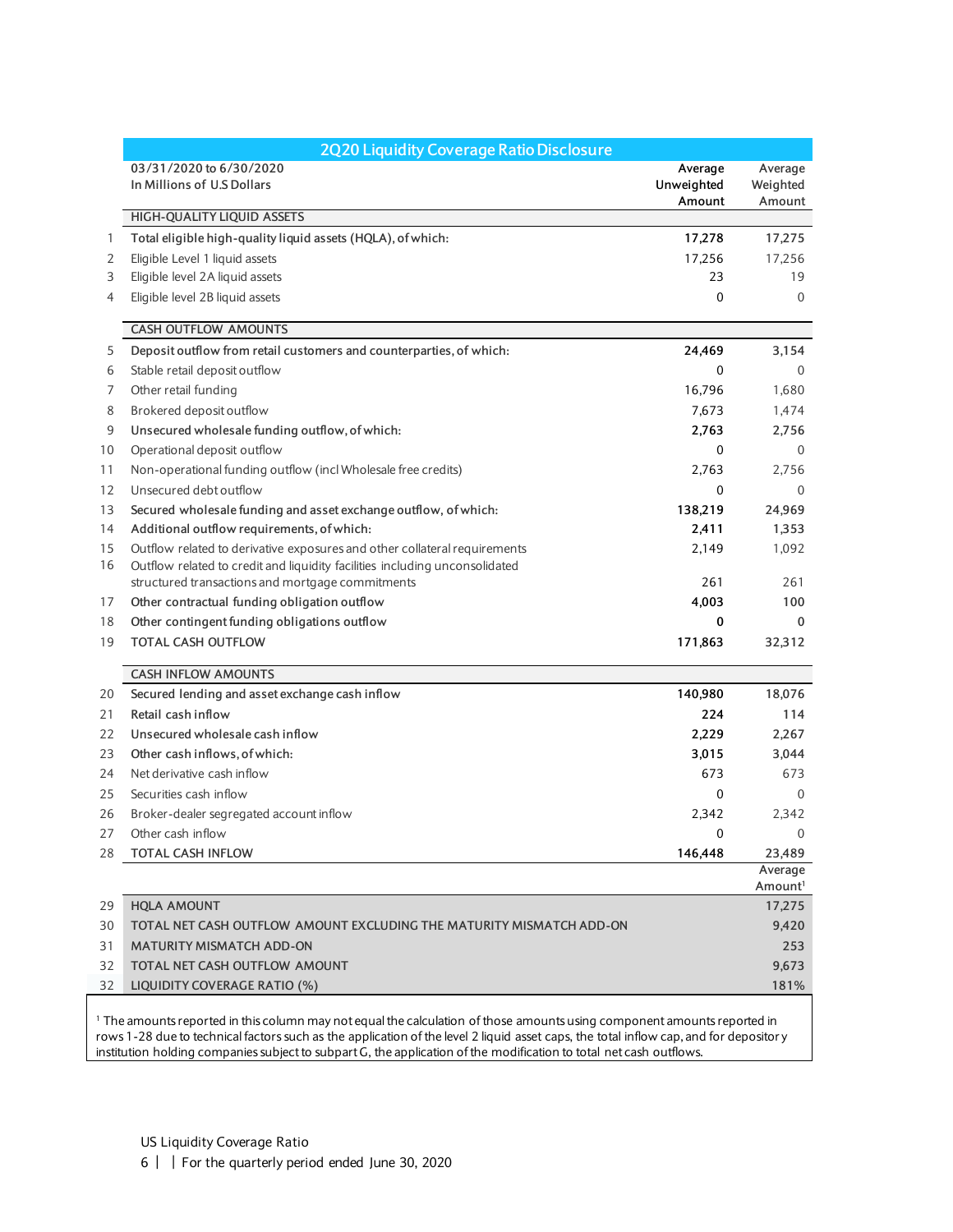Barclays IHC has consistently demonstrated a strong LCR since required to maintain a 100% minimum, with a 2Q20 average of 181%. Secured financing in BCI is the primary driver of the IHC's LCR. The average 2Q20 secured financing stress is 71% of the \$9.7bn total IHC weighted net cash outflow. HQLA has averaged \$17.3bn for the quarter, well above the minimum requirement with respect to the total net cash outflows. BBDE also contributes to volatility from deposits outflow and fluctuation in reserve balances. Because BBDE is an IDI subsidiary of the IHC with a minimum LCR requirement, surplus HQLA in excess of its standalone requirement is not transferable to non-bank affiliates and it is excluded from the IHC HQLA.

The 2Q20 average LCR of 181% increased 36% from the 1Q20 average of 144%. This is primarily driven by an increase in Level 1 HQLA assets from client driven market activities net of increased outflows from increased secured financing stress.

The average LCR will fluctuate from period to period due to changes in HQLA and ongoing business activity.

### <span id="page-6-0"></span>High Quality Liquid Assets

The IHC's average HQLA for 2Q20 is \$17.3bn, an increase of \$3.2bn from the prior quarter average of \$14.1bn. The composition of HQLA is mainly Level 1, as it includes US Treasury holdings in the bank's liquidity pool as well as central bank reserves. The stressed and notional balances are largely equivalent since Level 1 HQLA does not receive a haircut.

| HQLA (\$millions) |                                        |                     |  |
|-------------------|----------------------------------------|---------------------|--|
|                   | Quarterly Average<br>Quarterly Average |                     |  |
|                   | Unweighted Amount                      | Weighted Amount     |  |
|                   | as of June 30, 2020                    | as of June 30, 2020 |  |
| Level 1           | 17,256                                 | 17,256              |  |
| Level 2A          | 23                                     | 19                  |  |
| Level 2B          |                                        |                     |  |
| <b>Total HQLA</b> | 17,278                                 | 17,275              |  |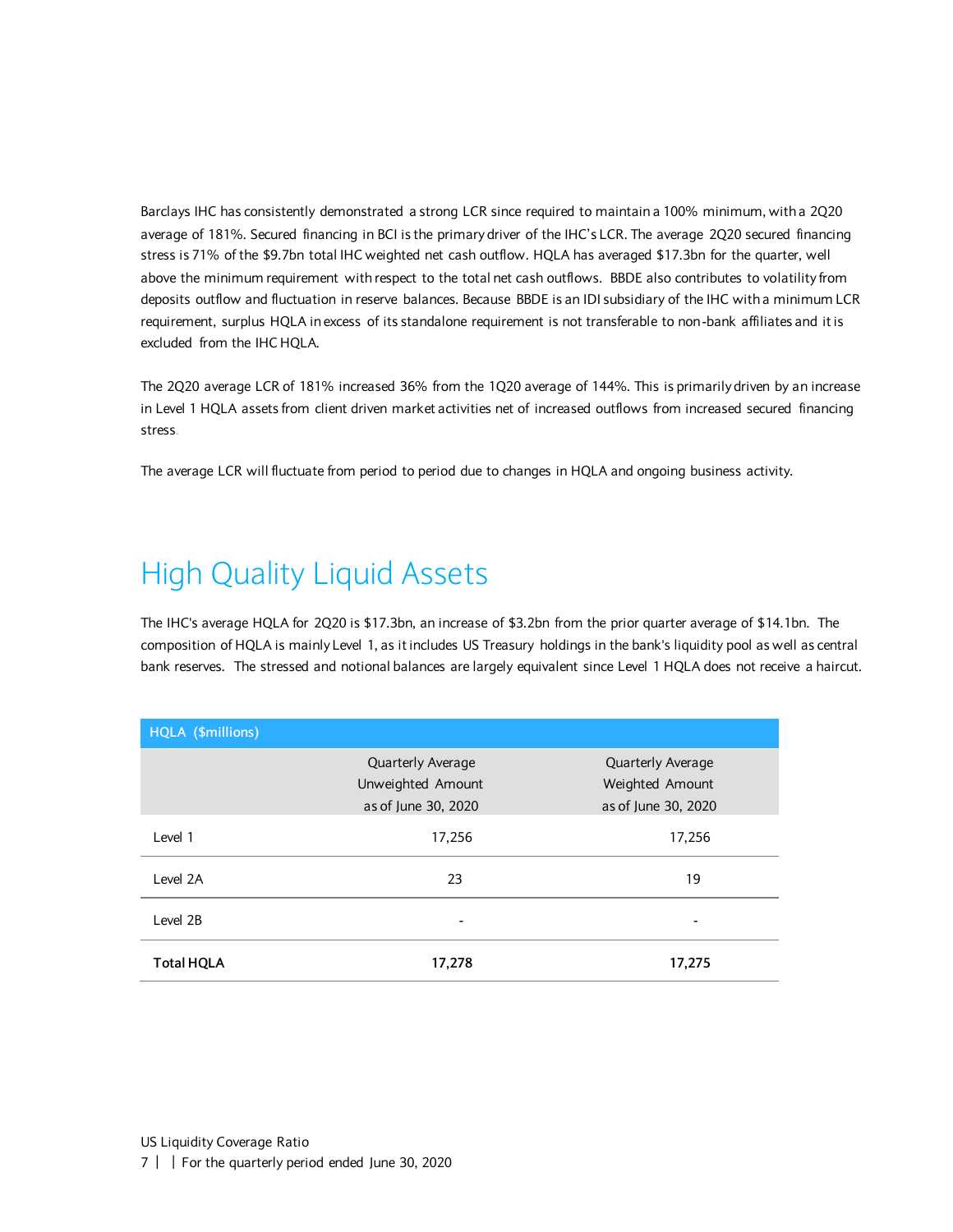# <span id="page-7-0"></span>Funding Sources

The IHC maintains a funding profile that is diversified across a range of funding types and tenors. The IHC closely manages its short and long term liquidity needs and risks in the normal course of business and under different stress scenarios. The primary sources of funding for the IHC are secured funding transactions, senior and subordinated unsecured debt, retail and brokered deposits, a credit card securitization program, and shareholders' equity. Secured funding transactions are mainly collateralized by HQLA securities. The primary usages of secured funding in the IHC are securities borrowing transactions and the funding of the firm's portfolio of investment securities.

Retail and brokered deposit products provide a stable source of funding for the IHC's credit card and consumer loan business operating in BBDE. Additional long-term funding for the bank entity is provided through a credit card securitization program.

Additional unsecured funding needs for the IHC are met through debt and equity issued to the IHC's parent, Barclays Bank PLC (BBPLC). These sources are used to support the cash needs of the IHC's businesses and fund the IHC's liquidity buffer.

Potential liquidity risks associated with the IHC's sources of funding are monitored and mitigated by the IHC's HQLA liquidity buffer. These risks are managed as part of Barclays Liquidity Risk Appetite (LRA), which accounts for potential liquidity needs under a range of stress scenarios and over different time horizons.

| Unsecured LCR Outflows and Inflows (\$millions)                                                    |                                                                      |                                                                    |
|----------------------------------------------------------------------------------------------------|----------------------------------------------------------------------|--------------------------------------------------------------------|
| Outflows                                                                                           | <b>Quarterly Average</b><br>Unweighted Amount as<br>of June 30, 2020 | <b>Quarterly Average</b><br>Weighted Amount as<br>of June 30, 2020 |
| Deposit outflow from retail customers and counterparties,                                          |                                                                      |                                                                    |
| of which:                                                                                          | 24,469                                                               | 3,154                                                              |
| Other retail funding outflow                                                                       | 16,796                                                               | 1,680                                                              |
| Brokered deposit outflow                                                                           | 7,673                                                                | 1,474                                                              |
| Unsecured wholesale funding outflow, of which:<br>Non-operational funding outflow (incl. Wholesale | 2,763                                                                | 2,756                                                              |
| free credits)                                                                                      | 2,763                                                                | 2,756                                                              |
| <b>Inflows</b>                                                                                     |                                                                      |                                                                    |
| Retail cash inflow                                                                                 | 224                                                                  | 114                                                                |
| Unsecured wholesale cash inflow                                                                    | 2,229                                                                | 2,267                                                              |

US Liquidity Coverage Ratio

8 | | For the quarterly period ended June 30, 2020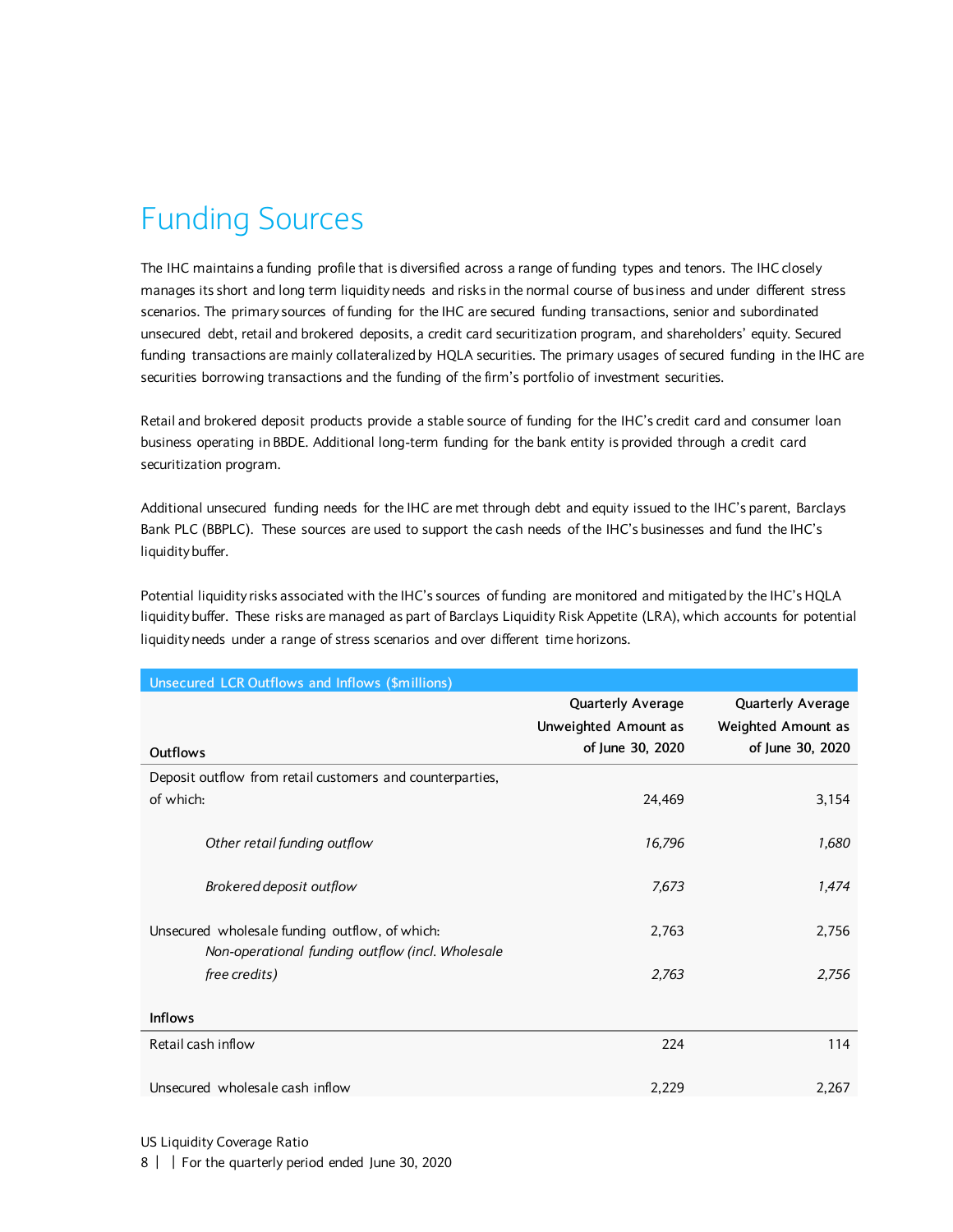#### <span id="page-8-0"></span>Currency and Derivative Exposure

The IHC has limited principal exposure to derivatives instruments, as a majority of principal derivatives are booked in entities outside of the IHC. BCI holds direct membership with multiple US clearinghouses and provides agency clearing services for OTC cleared derivatives and exchange traded derivatives, including US listed equity options. Collateral calls on BCI arise from initial and variation margin requirements calculated by the clearinghouses.

The US LCR is calculated and reported on a consolidated basis in a common currency, USD. The majority of assets and liabilities in the IHC are USD denominated, however currency exposure may arise when assets and liabilities are not matched in the same currency. When this occurs, Treasury rebalances these currencies as necessary.

#### <span id="page-8-1"></span>Liquidity Management

The efficient management of liquidity is essential to retain the confidence of the financial markets. LCR is an indicator of an entity's ability to meet liquidity needs over a 30-day period of significant liquidity stress. Barclays Treasury continuously monitors its internally developed stress tests as well as the LCR to maintain adherence to internal limits and external regulatory requirements.

Barclays' management of funding and liquidity in the US is bound by limits that support the LRA. The LRA is set by the board of Barclays in line with Barclays' Enterprise Risk Management Framework (ERMF). Treasury actively manages funding and liquidity within the limit framework, leveraging early warning indicators (EWIs), targets, and triggers to keep US-based legal entities, branches, and businesses within the established risk appetite.

The Treasury Risk function is an independent review function responsible for the governance of the liquidity risk mandate defined by the Barclays board. Barclays' comprehensive control framework for managing liquidity risk is designed to deliver the appropriate term and structure of funding consistent with the LRA.